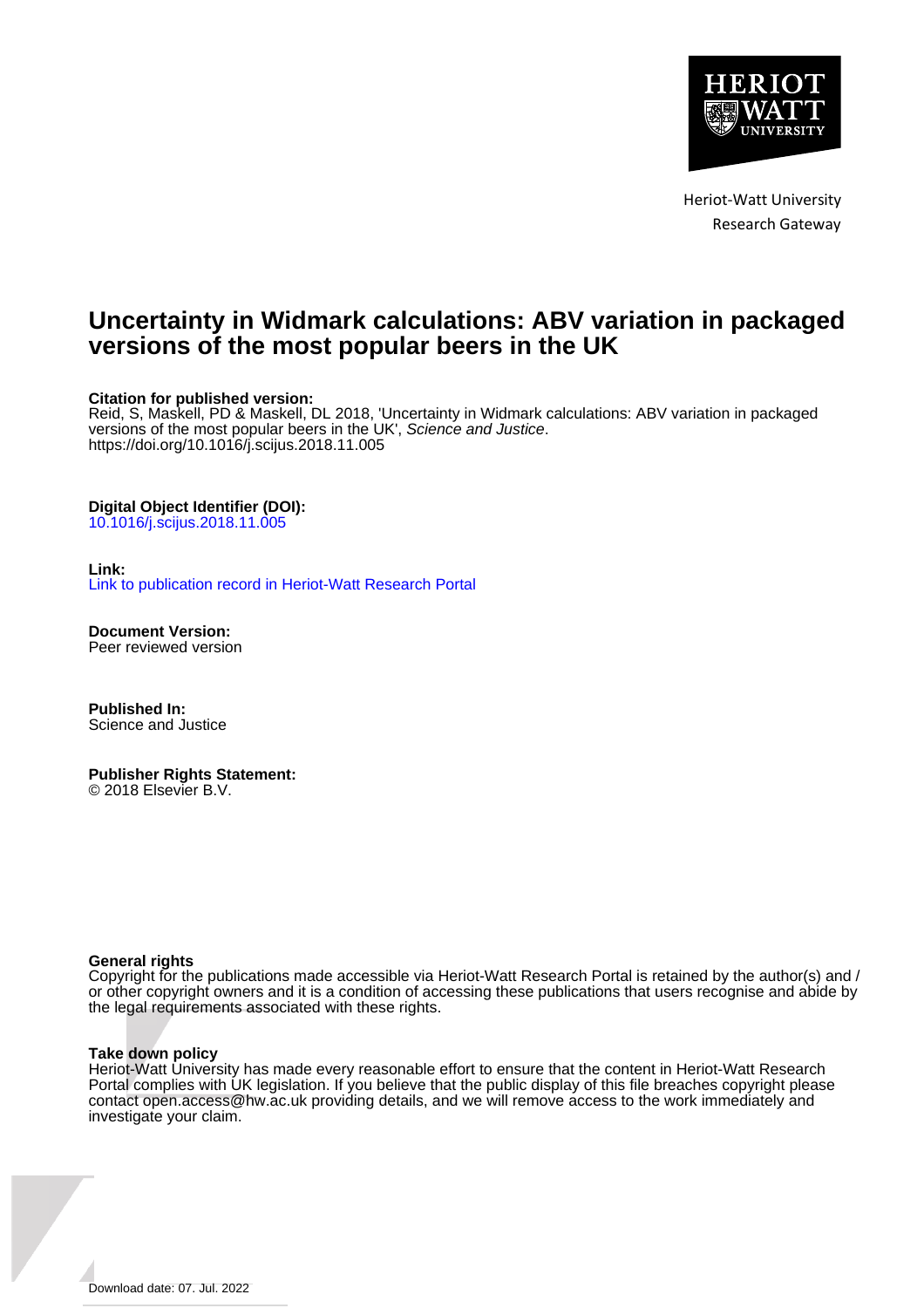### Accepted Manuscript

Uncertainty in Widmark calculations: ABV variation in packaged versions of the most popular beers in the UK



Struan Reid, Peter D. Maskell, Dawn L. Maskell

| PII:           | S1355-0306(18)30156-4                        |
|----------------|----------------------------------------------|
| DOI:           | https://doi.org/10.1016/j.scijus.2018.11.005 |
| Reference:     | <b>SCIJUS 781</b>                            |
| To appear in:  | Science & Justice                            |
| Received date: | 22 May 2018                                  |
| Revised date:  | 12 November 2018                             |
| Accepted date: | 18 November 2018                             |

Please cite this article as: Struan Reid, Peter D. Maskell, Dawn L. Maskell , Uncertainty in Widmark calculations: ABV variation in packaged versions of the most popular beers in the UK. Scijus (2018), <https://doi.org/10.1016/j.scijus.2018.11.005>

This is a PDF file of an unedited manuscript that has been accepted for publication. As a service to our customers we are providing this early version of the manuscript. The manuscript will undergo copyediting, typesetting, and review of the resulting proof before it is published in its final form. Please note that during the production process errors may be discovered which could affect the content, and all legal disclaimers that apply to the journal pertain.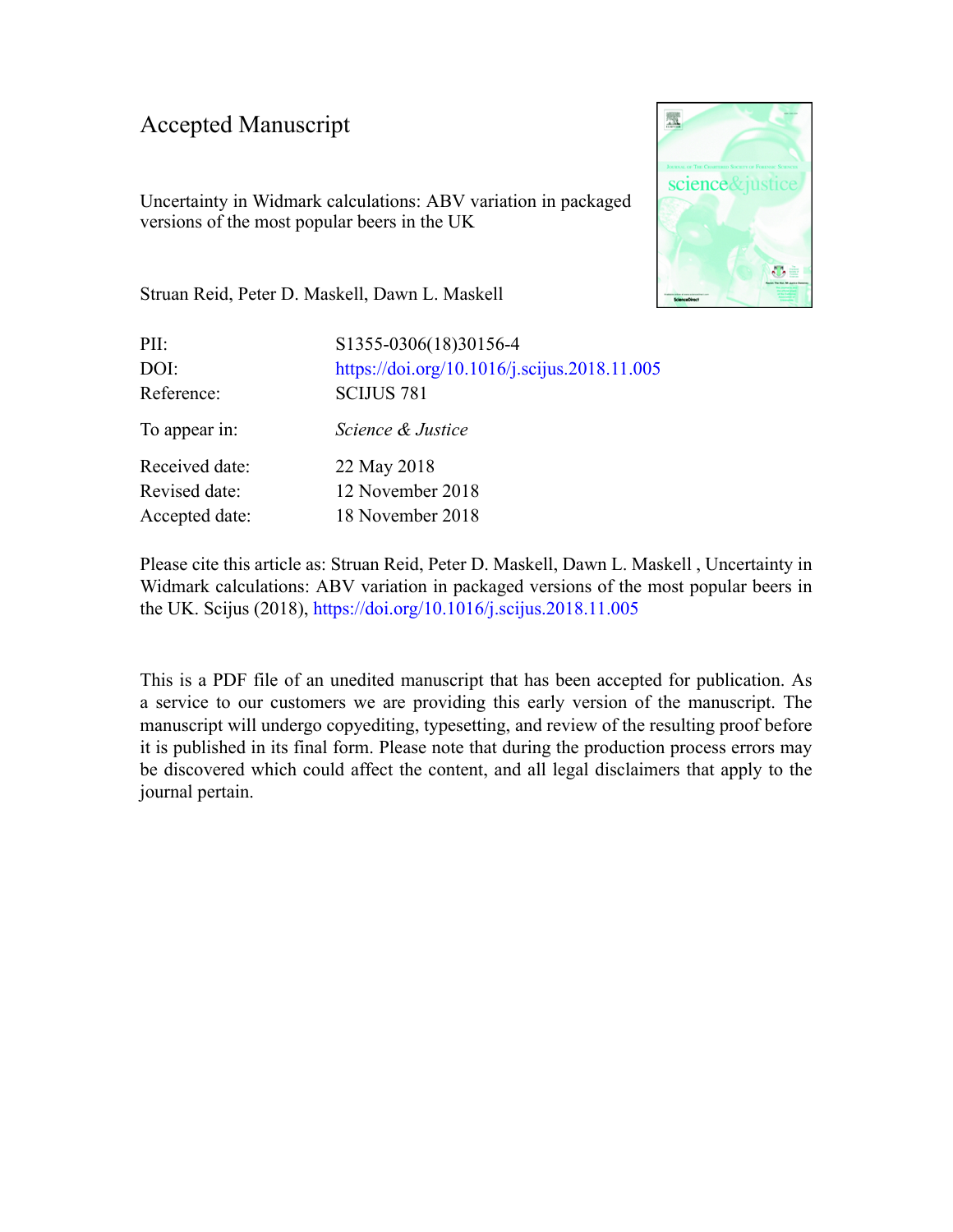### **Uncertainty in Widmark Calculations: ABV Variation in packaged versions of the most popular beers in the UK**

**Struan Reid<sup>1</sup> , Peter D Maskell<sup>2</sup> , Dawn L Maskell1,\*** [d.l.maskell@hw.ac.uk](mailto:d.l.maskell@hw.ac.uk)

<sup>1</sup> International Centre for Brewing and Distilling, School of Engineering and Physical Sciences. Heriot-Watt University. Riccarton. Edinburgh. UK.

 $2$  School of Science, Engineering and Technology, Abertay University. Dundee. Scotland. UK.

\*Corresponding author.

#### **Abstract**

ding author.<br>
ading author.<br>
ading author.<br>
ading author and concentrations for use in cases involving alcohol. It is<br>
altaions to determine the uncertainty ansociated with any re-<br>
investigated the uncertainty in %ABV fro Forensic practitioners regularly use the Widmark equation to determine theoretical blood alcohol concentrations for use in cases involving alcohol. It is important in these calculations to determine the uncertainty associated with any result. Previous work has investigated the uncertainty in %ABV from beers produced by small independent breweries in the UK but did not study the top selling beers. The top selling lagers and ales/bitters in the UK were identified by sales volume and the alcohol by volume determined. This data was then used to determine the percent coefficient of variation (%CV) that should be used by forensic practitioners when constructing alcohol technical defence reports for use in forensic cases. These samples, from what may be described as 'big' brewers, were determined to have a smaller root mean square error (RMSE)  $(\pm 0.1 \text{ %v/v}, n = 35)$ , and %CV than those previously reported for beers produced by small, independent breweries in the UK. The results from this study shows that different RMSE's should be used for %ABV when determining the uncertainty of results from Widmark calculations when drinks have been consumed from either 'big' brewers or small, independent breweries.

### **Keywords**

Alcohol technical defence; Blood alcohol calculation; Alcohol by volume; Beer; Uncertainty; Driving Under Influence.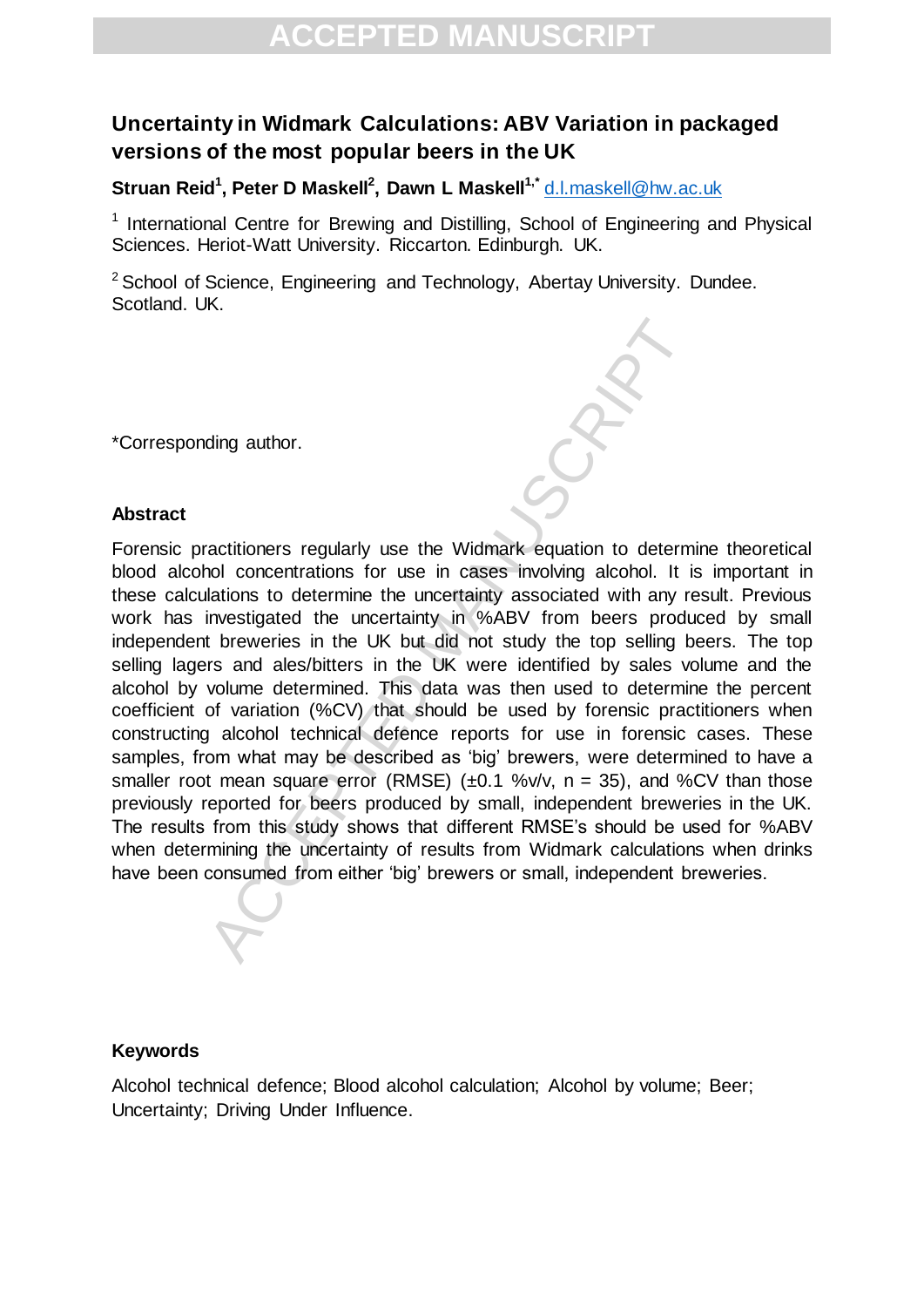### **1. Introduction**

Due to the comprehensive understanding of the pharmacology of alcohol in humans the Widmark equation can be used to determine either the number of drinks a person may have consumed (based on a blood alcohol concentration measurement) or the blood concentration that may be found in an individual (based on the number have drinks they have consumed) [1]. However, as with many equations used in forensics there is uncertainty associated with many of the parameters and the results of the calculations [2–4].

Recently there has been increasing momentum behind calls for greater underpinning of the science, and uncertainty behind methods utilised by the forensic community [5,6]. In addition to this, over 10 years ago Gullberg postulated that for the correct presentation and interpretation of data generated by the Widmark equation, forensic scientists needed to determine the uncertainty in the Widmark calculations, and to include an assessment of this uncertainty in their work [2].

Beer is one of the most widely consumed beverages in the world and was the only alcoholic beverage to appear in the breakdown of the top 10 sales for global beverages (2011 – 2016) [7]. In the UK 62 % of the British population identify as being beer drinkers, in terms of gender this equates to 77 % of men and 49 % of women, and unusually, is popular amongst nearly all age demographics [8].

ere has been increasing momentum behind calls for greate<br>noce, and uncertainty behind methods utilised by the forenar<br>didition to this, over 10 years ago Gullberg postulated that that<br>in and interpretation of data generate In 2018 it was reported that lager accounted for 73 % of both the total volume sold and the total value of the alcoholic drinks market [9]. The lager category is made up of standard lager and premium lager [10], and is usually differentiated on price. Market analysis suggests that 47 % of adults in the UK drank lager during a monitored six-month period (in the UK), and that the market for this product is predicted to have the capacity for growth in the future as a greater number of smaller, independent, producers ('craft') move into this sector [8]. The popularity of ales is also expected to increase, as both large and small producers try to gain traction in this market segment [8].

A recent study [11] determined the uncertainty for ABV that could be applied for Widmark equation calculations when considering 'craft' beers in small packaging units (bottles and cans). However, unlike in the USA, there is no definition of 'craft' in the UK [12] and this is reflected in a study of consumers which found that only 15 % of UK consumers self-identified as having consumed 'craft beer' in the previous six months [8]. Therefore, for forensic purposes it is important to be able to take into consideration the beer that makes up the majority of consumption of beer in the UK.

These beers are often produced by global brewers who usually have multiple sites around the world which are often capable of producing the same brands. These breweries will utilise all the technology and skill at their disposal to brew in the most efficient ways possible, producing product with the maximum productivity from the raw materials whilst at the same time creating minimal waste to the environment. One of the techniques at their disposal is High Gravity Brewing (HGB), this brewing practice may utilise the use of adjuncts (additional sources of fermentable sugars) to produce a carbohydrate rich fermentation medium and allows the addition of larger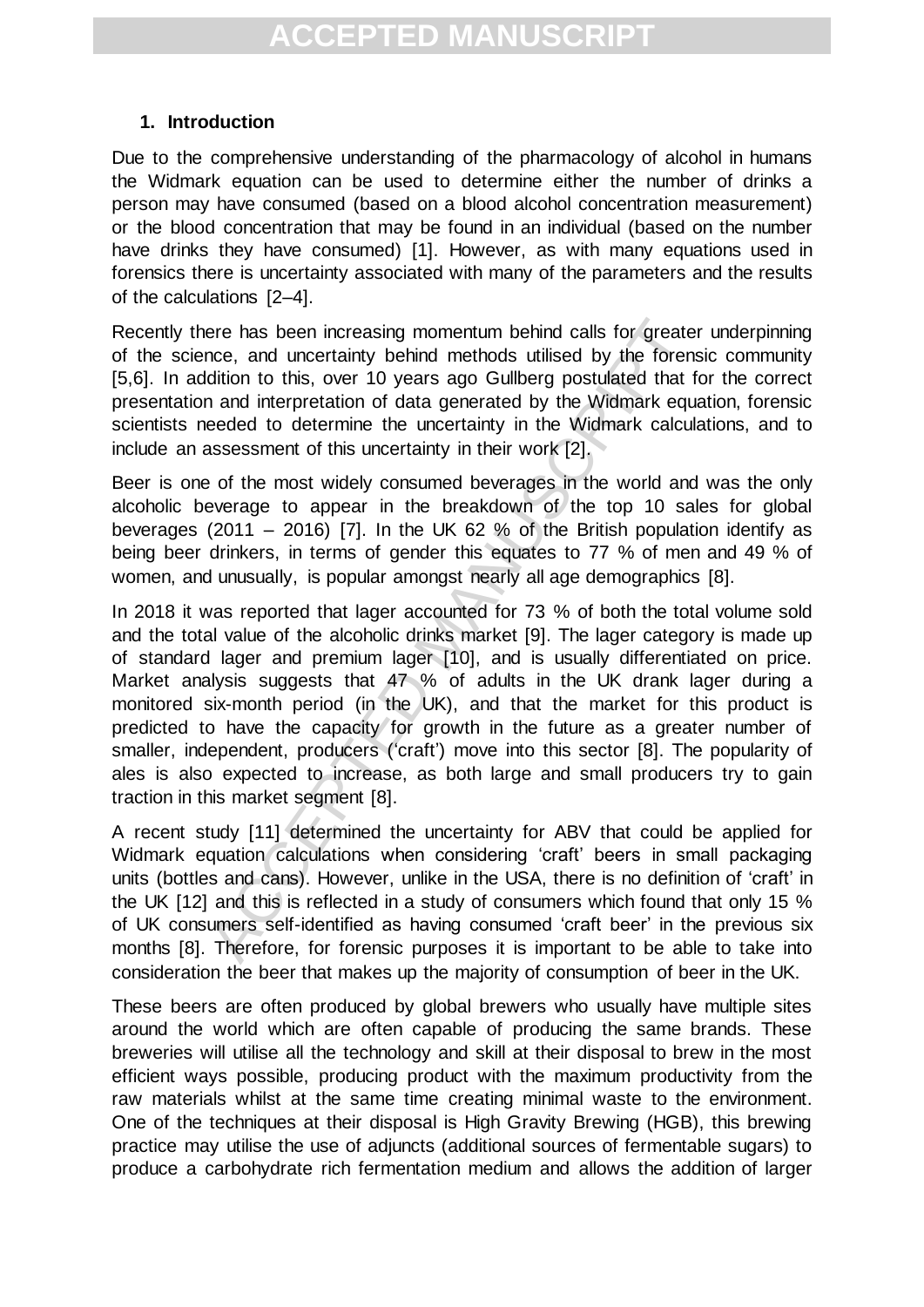volumes of water at a later stage of the production process, often immediately prior to packaging [13]. The technique was developed to give breweries the capability to increase their production capacity without significant capital expenditure [14]. The addition of water at a late stage of brewing is practiced with great care, as addition of too much water would dilute the beer beyond what was acceptable, risking damage to the brand through consumer perception. These additions are therefore carefully controlled, and, in some cases may be used to the brewers' advantage [15], within the tolerances allowed by packaging legislation in the UK [16,17]. It was postulated that the ABV of these mass-produced beers, of which makes up the majority of beer sales in the UK, would have a smaller standard deviation from what is declared on the packaging when compared with a previous study of craft brewed products [11].

BUK, would have a smaller standard deviation from what in the UK, would have a smaller standard deviation from what if the current study was to determine the standard deviation (%CV)) in alcoholic content (alcohol by energ The aim of the current study was to determine the standard deviation (SD) (and percent coefficient of variation (%CV)) in alcoholic content (alcohol by volume or % ABV) for the most popular beers in the UK by market share. The top selling lagers, and ales (including bitters and stouts) were identified by sales volume in the UK, some of these beers may not have been brewed in the UK and may have been imported, but all were purchased in the UK and must adhere to UK packaging legislative requirements. These data will be important for reliable determination of the uncertainty of the %ABV of a beer when used in Widmark calculations.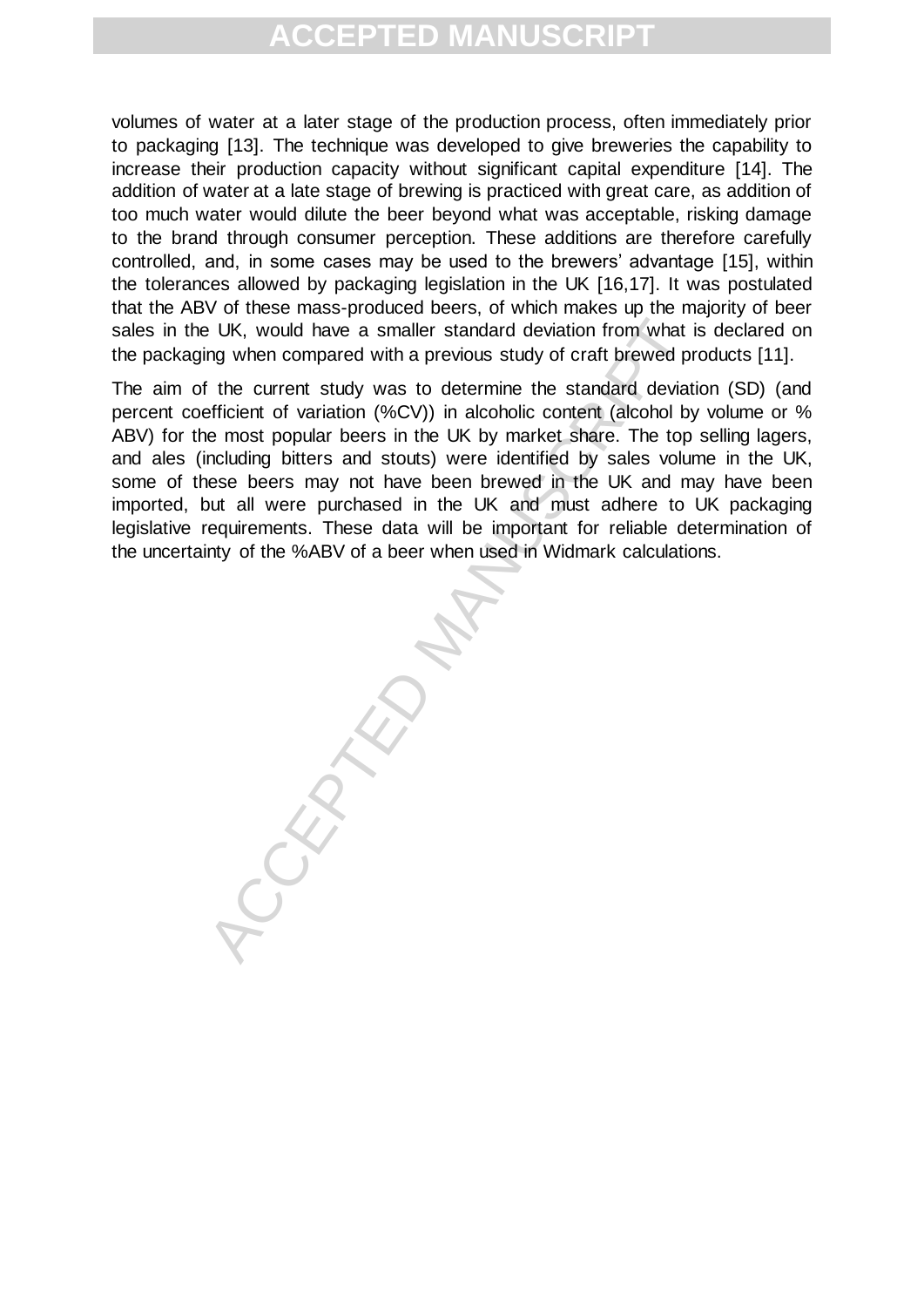### **2. Methodology**

A total of 38 commercial beer samples were purchased from Scottish retail outlets during April 2018, brands were selected from the Mintel Beer Report 2017 [8]. The labelled alcohol by volume (ABV) of these samples ranged between  $3.6 - 7.3$  %v/v. Of the samples selected, 35 products had an ABV  $\leq$  5.5 %v/v meaning that EU (and thus, UK legislation [16]) for packaged beer allows for a variation in ABV to be  $\pm$  0.5 %v/v  $117$ ], the remaining 3 samples all had a labelled ABV of  $> 5.5$  %v/v and therefore are permitted to have an uncertainty of  $\pm$  1.0 %v/v from the ABV labelled on packaging. Only beers with a labelled ABV of  $\leq$  5.5 % were included in this study.

ng. Only beers with a labelled ABV of  $\leq$  5.5 % were included<br>of analysis was adapted from Maskell *et al.* [11] and from<br>Brewing Chemists [18], in brief, each beer sample upon<br> $\sqrt{4}$  de-gassed by filtering through gra The method of analysis was adapted from Maskell *et al.* [11] and from the American Society of Brewing Chemists [18], in brief, each beer sample upon opening was immediately de-gassed by filtering through grade A filter paper (Whatman, Maidstone UK), into 50 ml centrifuge tubes (Fisher Scientific, Loughborough, UK). Duplicate 20 ml samples were then passed through an Anton-Paar DMA 4500 density meter connected to a Beer ME Alcolyzer unit (Anton-Paar, St Albans, UK) to measure the %ABV. The system is reported to have a repeatability of 0.01 %v/v by the manufacturer [19]. This analytical method is approved by MEBAK (Central European Commission for Brewing Analysis) for measurement of %ABV [19]. The repeatability of the Anton-Paar was determined by measuring the %ABV of standard solutions of ethanol (0 %, 5 %, 11.25 %, 15 % and 20 % ABV in triplicate). These analyses were repeated over 3 days. Overall the Anton-Paar was determined to have a mean repeatability of  $0.03 \pm 0.02$  % (n= 45).

The root mean square error (RMSE) of the predicted (experimentally determined %ABV) minus observed (labelled %ABV) was calculated using Excel 2016 (Microsoft, Redmond, WA, USA). The normal distribution was determined using histogram analysis (SPSS Statistics v23.0.0.3, IBM, Armock, NY, USA).

The contribution of each variable to the overall uncertainty of measurement for blood alcohol concentration and the %CV for volume of pure ethanol per drink was calculated using GUM Workbench EDU Software v2.4.1.384 (Metrodata GmbH, [www.metrodata.de\)](http://www.metrodata.de/) using the variables from Table 2 and equation 1.

$$
C_o = \frac{100 ZNd}{rM}
$$

(1)

 $C<sub>o</sub>$  = the maximum theoretical BAC at the time the ethanol dose was administered (mg/100ml) assuming complete and instantaneous absorption.

- $Z =$  volume of pure ethanol per drink (ml/drink)
- $N =$  number of drinks consumed.
- $d =$  density of ethanol  $(q/ml)$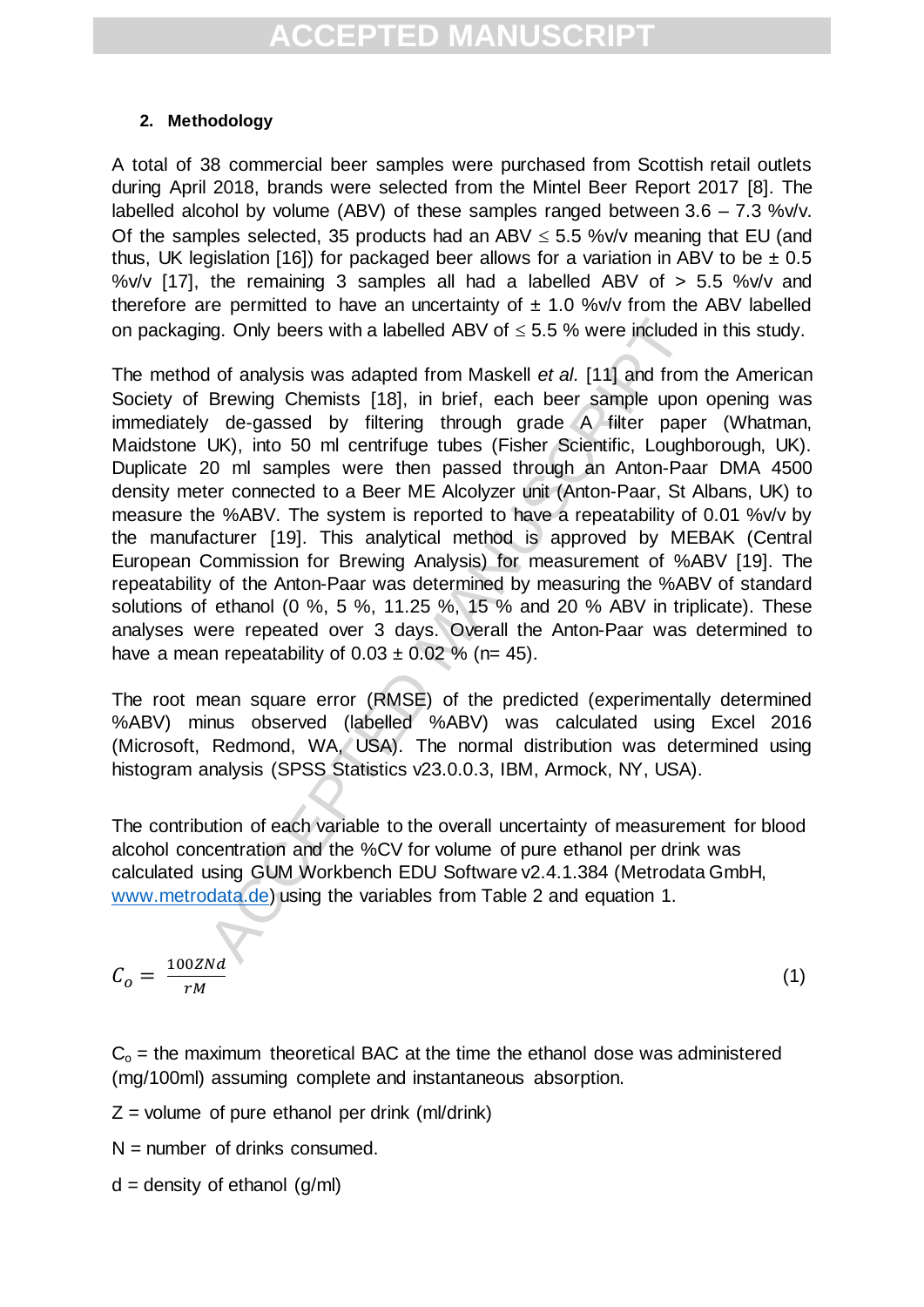$r =$  Volume of distribution of ethanol in the subject ( $L/kg$ )

 $M =$  mass of the subject (kg)

The %CV for volume of pure ethanol per drink was calculated using equation 2

 $Z = a \times v$  (2)

 $a =$  strength of alcohol beverage (% $v/v$ )

 $v =$  volume of alcoholic beverage (ml)

### **3. Results and Discussion**

In order to determine the uncertainty of the declared alcohol concentration in popular beers in the UK, small pack (bottles or cans) were identified by sales volume in the lager and ale/bitter categories. Three beers were excluded from the study as they had a labelled %ABV that were > 5.5 %v/v and did not provide a large enough subset for further study as at this %ABV as a different rule applies with packaging declaration.

of alcohol beverage (%v/v)<br>of alcoholic beverage (ml)<br>of alcoholic beverage (ml)<br>dits and Discussion<br>determine the uncertainty of the declared alcohol concentra<br>e UK, small pack (bottles or cans) were identified by sales<br>l Packaging legislation in the UK [16] is determined by EU Regulation 1169/2011[17], which gives an allowable variation between the actual and labelled %ABV. For beers with a %ABV of  $\leq 5.5$  %v/v the legally allowed variation is  $\pm$  0.5 %v/v. In Figure 1 it can be observed that the data was normally distributed. Following on from this the mean difference of the measured %ABV minus labelled %ABV was found to be -0.1 %v/v, and the RSME was determined to be 0.1 %v/v, which is easily within the legally allowed limits of the Packaging Regulations and is as expected with data declared during the Molson-Coors tax tribunal [15]. This RMSE was smaller than that previously determined RSME  $\pm$  0.4 %v/v for 112 different craft beers (n=112) [11]. These data highlight the differences between beer from small, independent producers and national or global entities, who are likely to have a greater capacity to invest in technology to ensure that the packaged product falls within the legal limits on every occasion.

The simplest way to determine the error associated with a calculation is to use the %CV of the parameter under consideration in the calculation of uncertainty rather than the standard deviation [3]. As the degree of proof in specific trials such as civil (on balance of probabilities) and criminal (beyond reasonable doubt) we have given the %CV for 1 $\sigma$  to 3 $\sigma$ . It is likely that 1 $\sigma$  would be used for civil trials and 2 $\sigma$  or 3 $\sigma$ would be used in criminal trials although the exact  $\sigma$  to be used must be up to the discretion of the forensic practitioner. Figure 2 and Table 1 illustrate the %CV for 1 -  $3\sigma$ .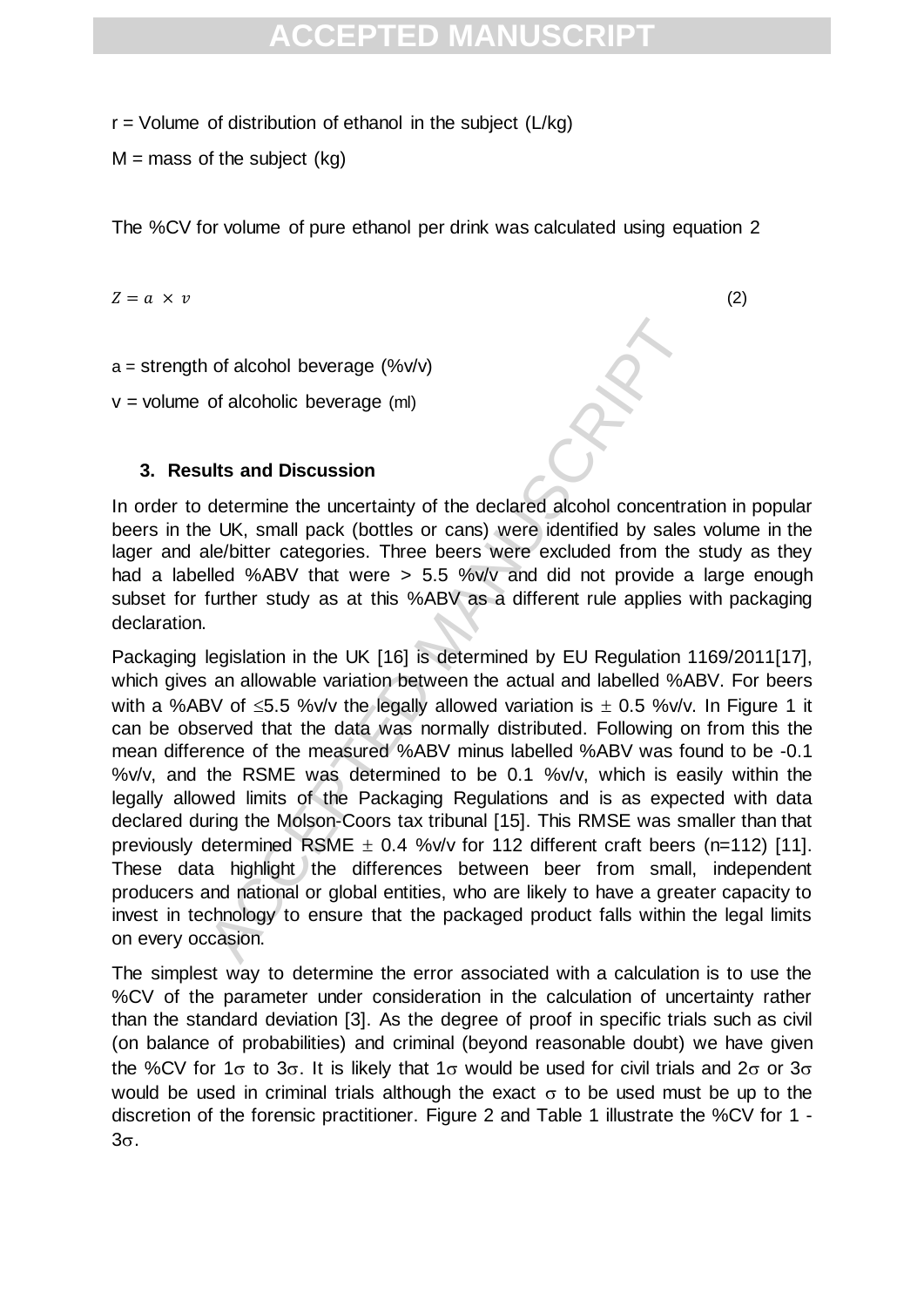In order to demonstrate the influence of the different %CVs of ABV and the amount of ethanol in an alcoholic beverage (Z) (craft beer, big beer and by way of comparison the value given by Gullberg in his 2007 paper [2]) on alcohol calculations we calculated the  $C_0$  for an example individual. The variables for the individual that we used are shown in table 2. In order to determine the %CV of the amount of ethanol in an alcoholic beverage to compare the results to Gullberg (%CV =  $3\%$ ) we used the standard deviation (SD) of %ABV from this study and the work of Maskell *et al.,* [11,20] (ABV and volume). We assumed that the individual had consumed 2 UK pints (568 ml) of 4% ABV beer. As can be seen in table 2 the %CV for the amount of ethanol in an alcoholic beverage for big beer was 1.4 % and 5.4 % for craft beer. As can be seen from table 3 the calculated  $C_0$  for the individual was 73 mg/100ml, with a SD of  $\pm$  7 mg/100ml; 9.6 %CV (Gullberg);  $\pm$  7 mg/100ml; 9.6 %CV (big beer) and  $\pm$  8 mg/100ml; 10.9 %CV (craft beer). Table 3 shows that as expected the volume of distribution of ethanol ( $V<sub>d</sub>$ ) has the largest influence on the overall uncertainty of  $C<sub>o</sub>$ (between 72.1 – 86.8%), followed by the volume of pure ethanol per beverage with a proportion of between 2.2 – 24.5 % (big beer having the smallest influence and craft beer having the largest influence).

in alcoholic beverage for big beer was 1.4 % and 5.4 % for form table 3 the calculated  $C_0$  for the individual was 73 mg mg/100ml; 9.6 %CV (cfullberg);  $\pm 7$  mg/100ml; 9.6 %CV (cfullberg);  $\pm 7$  mg/100ml; 9.6 %CV (graf For the forensic practitioner these data demonstrates the importance of the appropriate confidence intervals for different cases. Although these differences are small, and thus the contribution of ABV error to the total error in Widmark equations is small it should not be considered to be negligible. A different coefficient of variation should be used when it can be confidently determined whether a case had consumed 'craft' or more 'mainstream' products and take into consideration the %ABV category into which the products would fall. Therefore, this work makes a further contribution to understanding of the discrepancies that may be determined between alcohol consumed and that which is measured and calculated [21].

An important further observation is that if the beer consumed is a product produced by large, global brewing companies it is more likely to be under the declared %ABV but still easily within the legally allowable variance.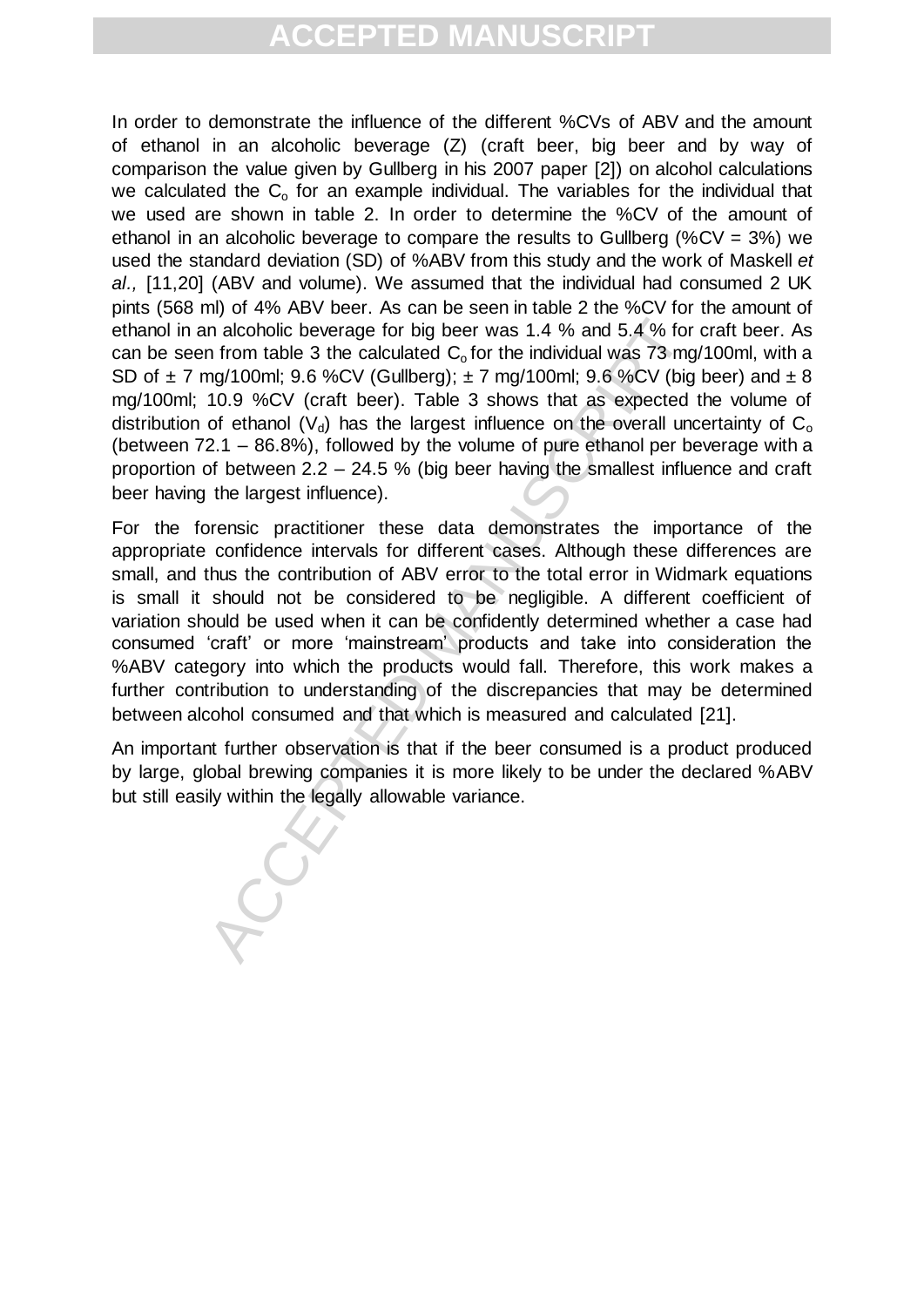### **References**

- [1] Y.H. Caplan, B. Goldberger, Garriott's Medicolegal Aspects of Alcohol, 6th Editio, Lawyers & Judges Pub Co, 2014.
- [2] R.G. Gullberg, Estimating the uncertainty associated with Widmark's equation as commonly applied in forensic toxicology, Forensic Sci. Int. 172 (2007) 33– 39. doi:10.1016/j.forsciint.2006.11.010.
- [3] J. Searle, Alcohol calculations and their uncertainty, Med. Sci. Law. 55 (2015) 58–64. doi:10.1177/0025802414524385.
- [4] P.D. Maskell, R. Alex Speers, D.L. Maskell, Improving uncertainty in Widmark equation calculations: Alcohol volume, strength and density, Sci. Justice. 57 (2017). doi:10.1016/j.scijus.2017.05.006.
- ane, Accondications and their uncertainty, med. Scl. Land, doi:10.1177/00258002414524385.<br>
A. doi:10.1177/00258002414524385.<br>
Maskell, R. Alex Speers, D.L. Maskell, Improving uncertainty<br>
ion calculations: Alcohol volume, [5] NCFS, National Commission on Forensic Science: Reflecting Back— Looking Toward the Futur, (2017). https://www.justice.gov/archives/ncfs/page/file/959356/download (accessed June 26, 2017).
- [6] Forensic Science Regulator, Forensic science providers: codes of practice and conduct, 2017 - GOV.UK, 2017. https://www.gov.uk/government/publications/forensic-science-providers-codesof-practice-and-conduct-2017 (accessed March 30, 2018).
- [7] Statista, Global beverage sales share from 2011 to 2016, by beverage type, Statista. (2018). https://www.statista.com/statistics/232773/forecast-for-globalbeverage-sales-by-beverage-type/ (accessed May 20, 2018).
- [8] Mintel, Beer UK December 2017, 2017. doi:10.1016/S0022-3182(80)80003- 3.
- [9] Mintel, Alcoholic Drinks Review UK February 2018 Market Research Report, 2018. http://reports.mintel.com/display/858749/?\_\_cc=1 (accessed May 20, 2018).
- [10] Marketline, Beer in the United Kingdom, 2015. doi:10.1080/136078601201011103.
- [11] P.D. Maskell, C. Holmes, M. Huismann, S. Reid, M. Carr, B.J. Jones, D.L. Maskell, The influence of alcohol content variation in UK packaged beers on the uncertainty of calculations using the Widmark equation, Sci. Justice. (2018). doi:10.1016/j.scijus.2018.03.003.
- [12] Brewers Association, CRAFT BREWER DEFINED, (2017). https://www.brewersassociation.org/statistics/craft-brewer-defined/ (accessed December 4, 2017).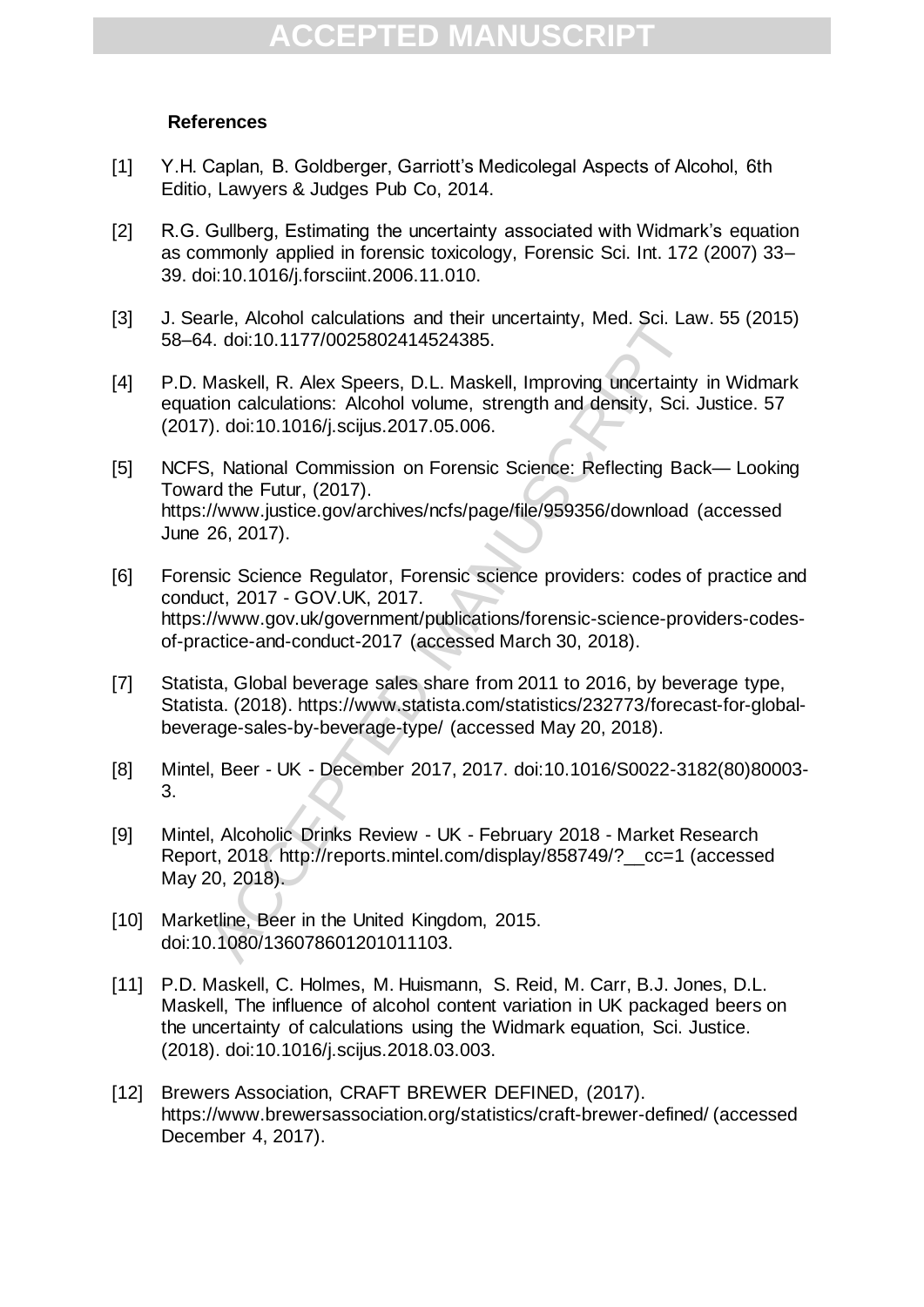- [13] G.G. Stewart, Brewing intensification, 1st ed., American Society of Brewing Chemists, 2014.
- [14] G. Stewart, J. Murray, A Selective History of High-Gravity and High-Alcohol Beers, MBAA Tech. Q. 47 (2010) 720–726. doi:10.1094.
- [15] John Brookes, Gill Hunter, First-Tier Tribunal Tax Chamber Molson Coors Brewing Company (UK) Limited (Appellant) and the Commissioners For Her Majesty's Revenue & Customs (Respondents), UKFTT. TC05819 (2017). http://financeandtax.decisions.tribunals.gov.uk//judgmentfiles/j9788/TC05819.p df (accessed May 20, 2018).
- [16] H. Government, THE FOOD LABELLING REGULATIONS 1996:, (1996) 1-34. http://www.legislation.gov.uk/uksi/1996/1499/contents/made (accessed December 4, 2017).
- [17] EU regulation 1169/2011, 2011. http://eur-lex.europa.eu/legalcontent/EN/ALL/?uri=CELEX:32011R1169 (accessed October 30, 2017).
- [18] A.S. for B. Chemists, Beer-4, ASBC Methods Anal. (2011) 1–7. doi:10.1094/ASBCMOA-Beer-4.
- [19] Alcolyzer ME Measuring Module, (n.d.). https://www.antonpaar.com/?eID=documentsDownload&document=55783&L=38 (accessed October 30, 2017).
- [20] P.D. Maskell, R. Alex Speers, D.L. Maskell, Improving uncertainty in Widmark equation calculations: Alcohol volume, strength and density, Sci. Justice. 57 (2017). doi:10.1016/j.scijus.2017.05.006.
- manuschandxx.ectsions..html<br>hares (May 20, 2018).<br>www.legislation.gov.uk/uksi/1996/1499/contents/made (accessed May 20, 2018).<br>Www.legislation.gov.uk/uksi/1996/1499/contents/made (accessed Way 20, 2017).<br>mber 4, 2017).<br>www [21] C.T. Yang, W.K. Fung, T.W.M. Tam, Alcohol study on blood concentration estimation: reliability and applicability of Widmark formula on Chinese male population., Leg. Med. (Tokyo). 11 (2009) 163–167. doi:10.1016/j.legalmed.2009.02.031.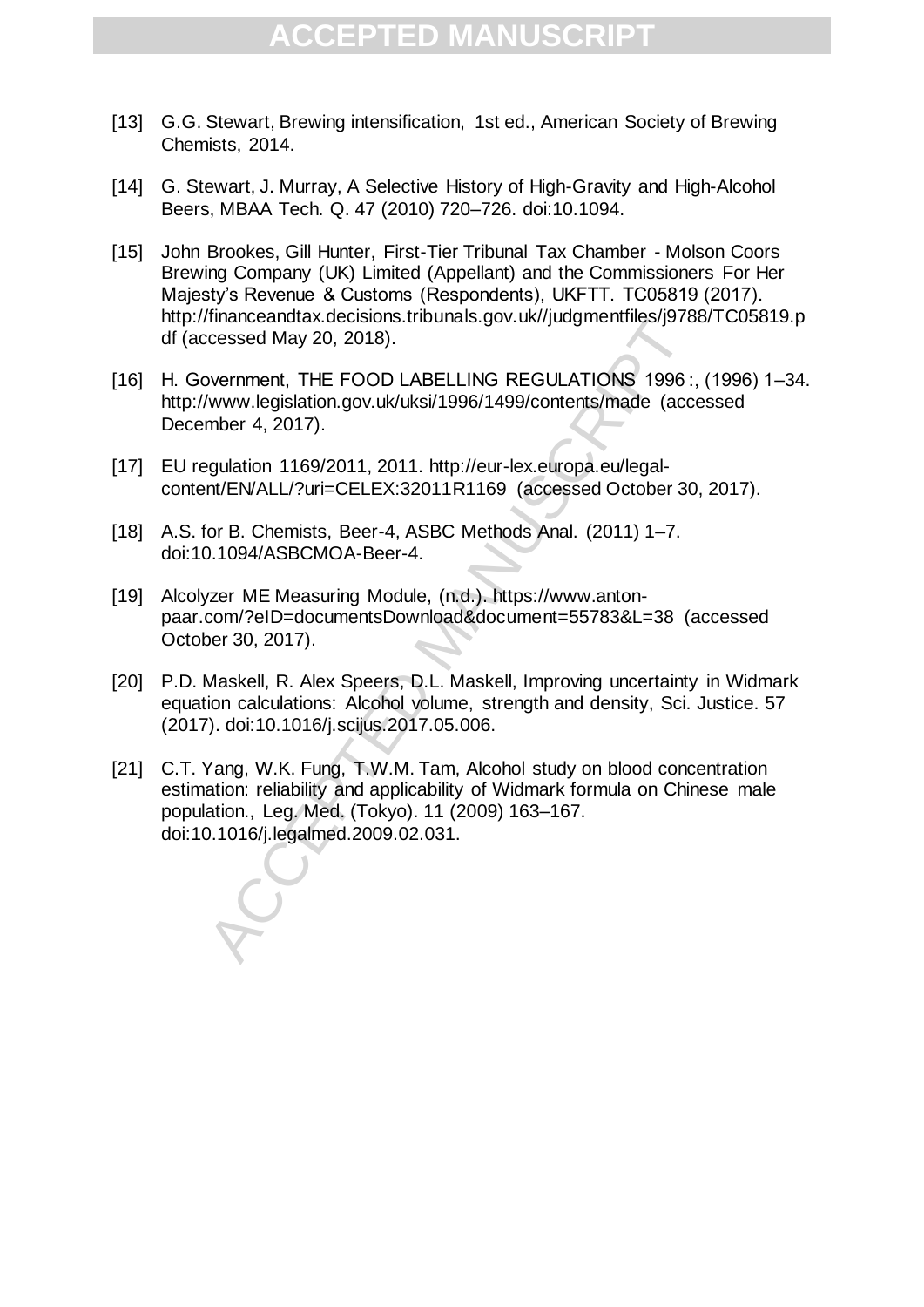

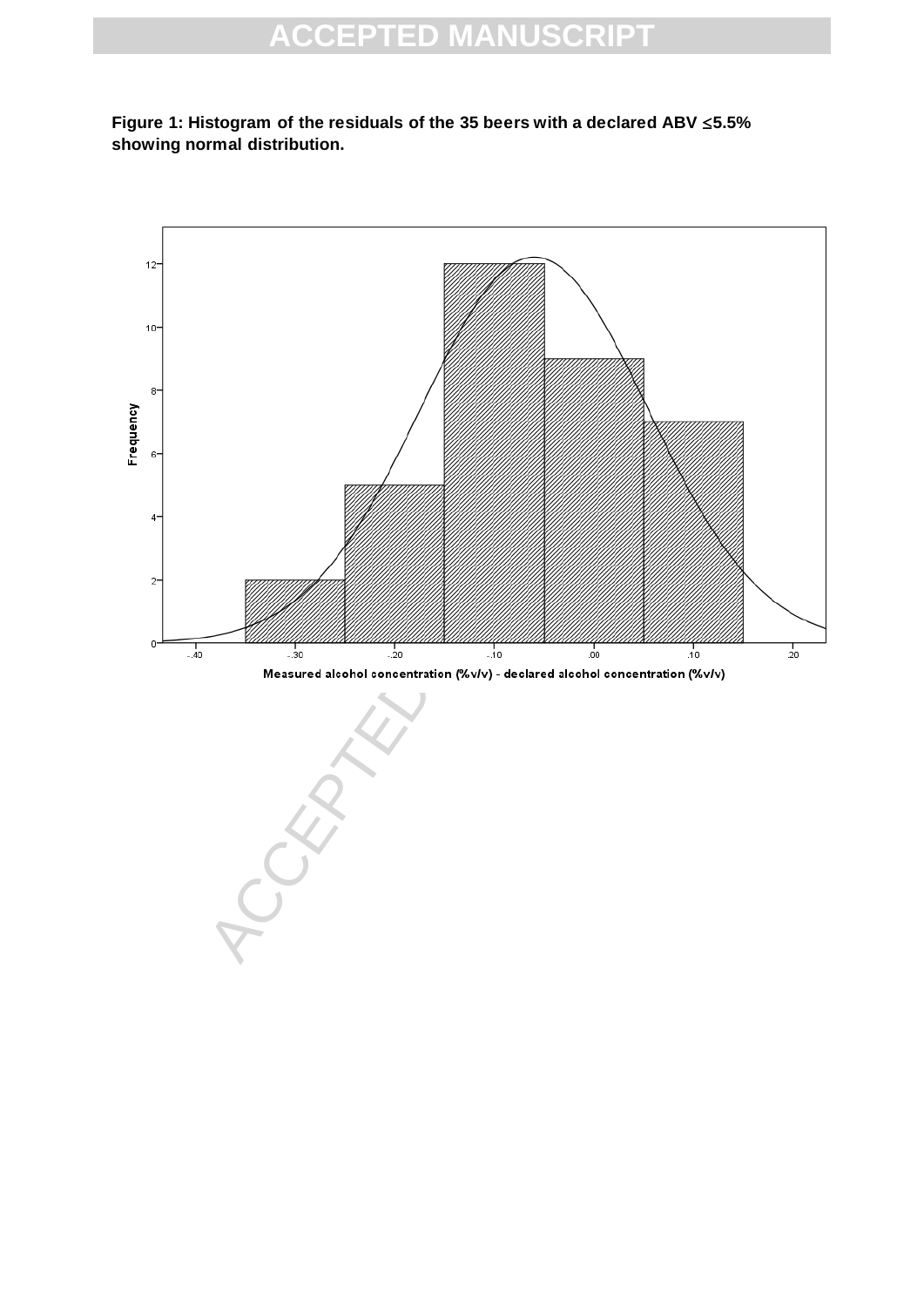**Figure 2: The %CV that should be utilised for uncertainty calculations when**  the %ABV of the beer is known. The data is given for  $1\sigma$  (68 % CI),  $2\sigma$  (95 % CI) **and 3 (99.7 % CI).**

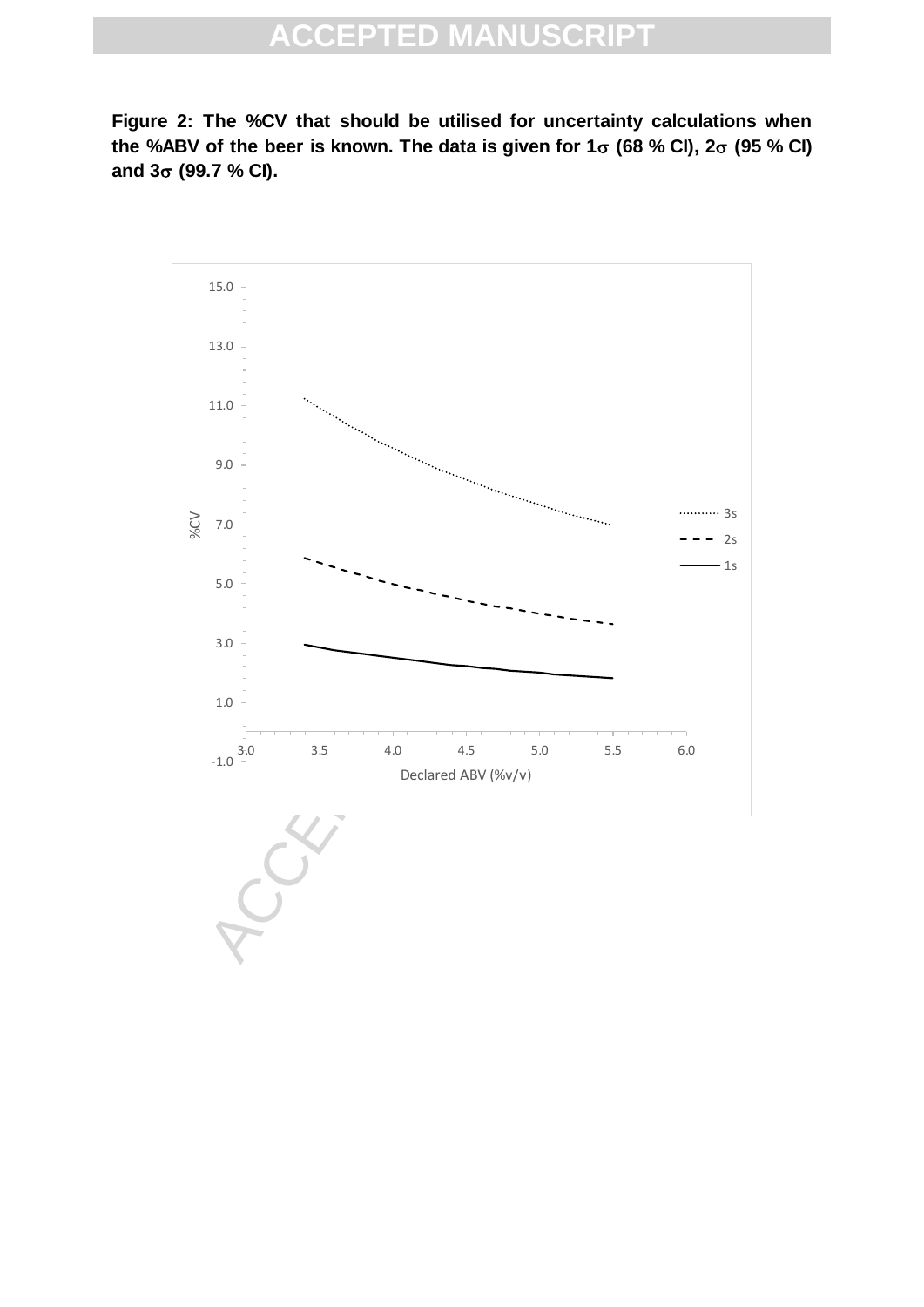**Table 1: The %CV that should be utilised for uncertainty calculations when the**  %ABV of the beer is known. The data is given for  $1\sigma$  (68 % CI),  $2\sigma$ (95 % CI) and **3 (99.7 % CI).**

|         |           | %CV       |           |
|---------|-----------|-----------|-----------|
| %ABV    | $1\sigma$ | $2\sigma$ | $3\sigma$ |
| 3.4     | 2.9       | 5.9       | 11.3      |
| 3.5     | 2.9       | $5.7$     | 10.9      |
| 3.6     | 2.8       | 5.6       | 10.6      |
| 3.7     | 2.7       | 5.4       | 10.3      |
| 3.8     | 2.6       | 5.3       | $10.1\,$  |
| 3.9     | 2.6       | 5.1       | 9.8       |
| 4.0     | 2.5       | 5.0       | 9.6       |
| 4.1     | 2.4       | 4.9       | 9.3       |
| 4.2     | 2.4       | 4.8       | 9.1       |
| 4.3     | 2.3       | 4.7       | 8.9       |
| 4.4     | 2.3       | 4.5       | 8.7       |
| 4.5     | 2.2       | 4.4       | 8.5       |
| $4.6\,$ | 2.2       | 4.3       | 8.3       |
| 4.7     | 2.1       | 4.3       | 8.1       |
| 4.8     | 2.1       | 4.2       | 8.0       |
| 4.9     | 2.0       | 4.1       | 7.8       |
| 5,0     | 2.0       | $4.0\,$   | 7.7       |
| 5.1     | 2.0       | 3.9       | 7.5       |
| $5.2$   | 1.9       | 3.8       | 7.4       |
| 5.3     | 1.9       | 3.8       | 7.2       |
| 5.4     | 1.9       | 3.7       | $7.1\,$   |
| 5.5     | $1.8\,$   | 3.6       | $7.0\,$   |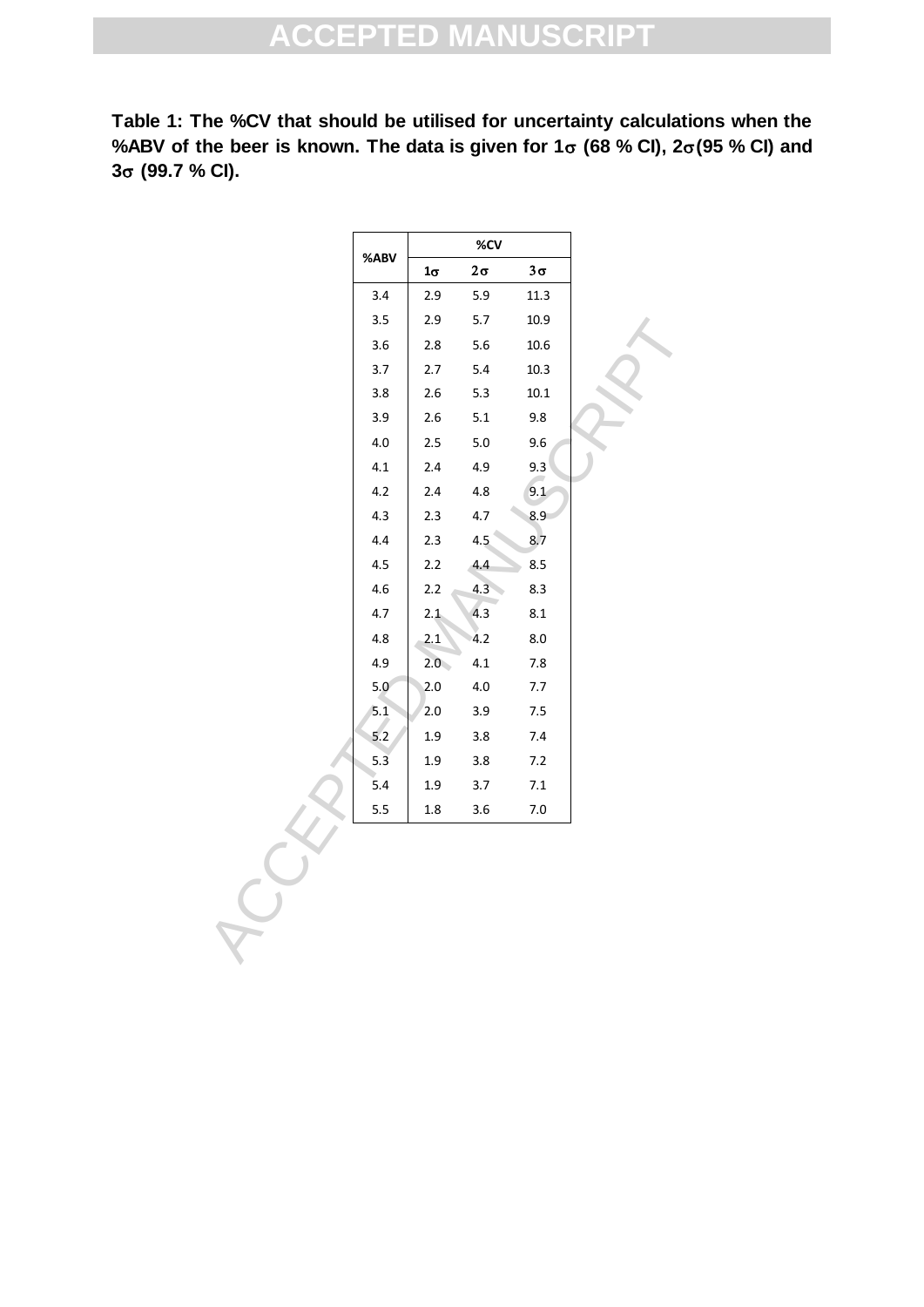Table 2: Example variable values from a fictitious individual (and associated uncertainties) used to estimate the blood alcohol concentration calculated with the Widmark equation.

| <b>Variable</b>                               |                         | <b>Value</b>    | <b>Uncertainty</b><br>(S.D.) | % CV              |  |  |  |
|-----------------------------------------------|-------------------------|-----------------|------------------------------|-------------------|--|--|--|
|                                               |                         |                 |                              |                   |  |  |  |
| <b>Sex</b>                                    |                         | Male            |                              |                   |  |  |  |
| Weight (kg)                                   |                         | 70              | 1.4                          | 2.0 <sup>a</sup>  |  |  |  |
| Vd of ethanol (r; I/kg)                       |                         | 0.7             | 0.064                        | 9.2 <sup>a</sup>  |  |  |  |
| Volume of Drink (v; ml)                       |                         | 568 (1 UK pint) | $3.81^{b}$                   | 0.67 <sup>b</sup> |  |  |  |
| Alcohol Density (d; g/ml)                     |                         | $0.78974^{b}$   | $5.9 \times 10^{-4}$         | 0.06 <sup>b</sup> |  |  |  |
| Number of drinks (N)                          |                         | $\overline{2}$  | $\overline{O}$               | $\overline{0}$    |  |  |  |
| Strength of<br>Alcohol (%v/v)                 | Gullberg <sup>a</sup>   | 4.0             | n/a                          | n/a               |  |  |  |
|                                               | Big Beer <sup>d</sup>   | 4.0             | 0.100                        | 2.5               |  |  |  |
|                                               | Craft Beer <sup>d</sup> | 4.0             | 0.432                        | 10.8              |  |  |  |
| <b>Volume of</b>                              | Gullberg                | 22.72           | 0.68                         | 3.0 <sup>a</sup>  |  |  |  |
| pure ethanol<br>per drink (Z;<br>ml/drink)    | <b>Big Beer</b>         | 22.72           | 0.32                         | 1.4               |  |  |  |
|                                               | <b>Craft Beer</b>       | 22.72           | 1.22                         | 5.4               |  |  |  |
| Strength of Alcohol (%v/v)                    |                         |                 |                              |                   |  |  |  |
| Data From                                     |                         |                 |                              |                   |  |  |  |
| <sup>a</sup> Gullberg [2]                     |                         |                 |                              |                   |  |  |  |
| <sup>b</sup> Maskell <i>et al.,</i> 2017 [20] |                         |                 |                              |                   |  |  |  |
| <sup>c</sup> This study (table 1)             |                         |                 |                              |                   |  |  |  |
| <sup>d</sup> Maskell <i>et al.,</i> 2018 [11] |                         |                 |                              |                   |  |  |  |
|                                               |                         |                 |                              |                   |  |  |  |

## **Strength of Alcohol (%v/v)**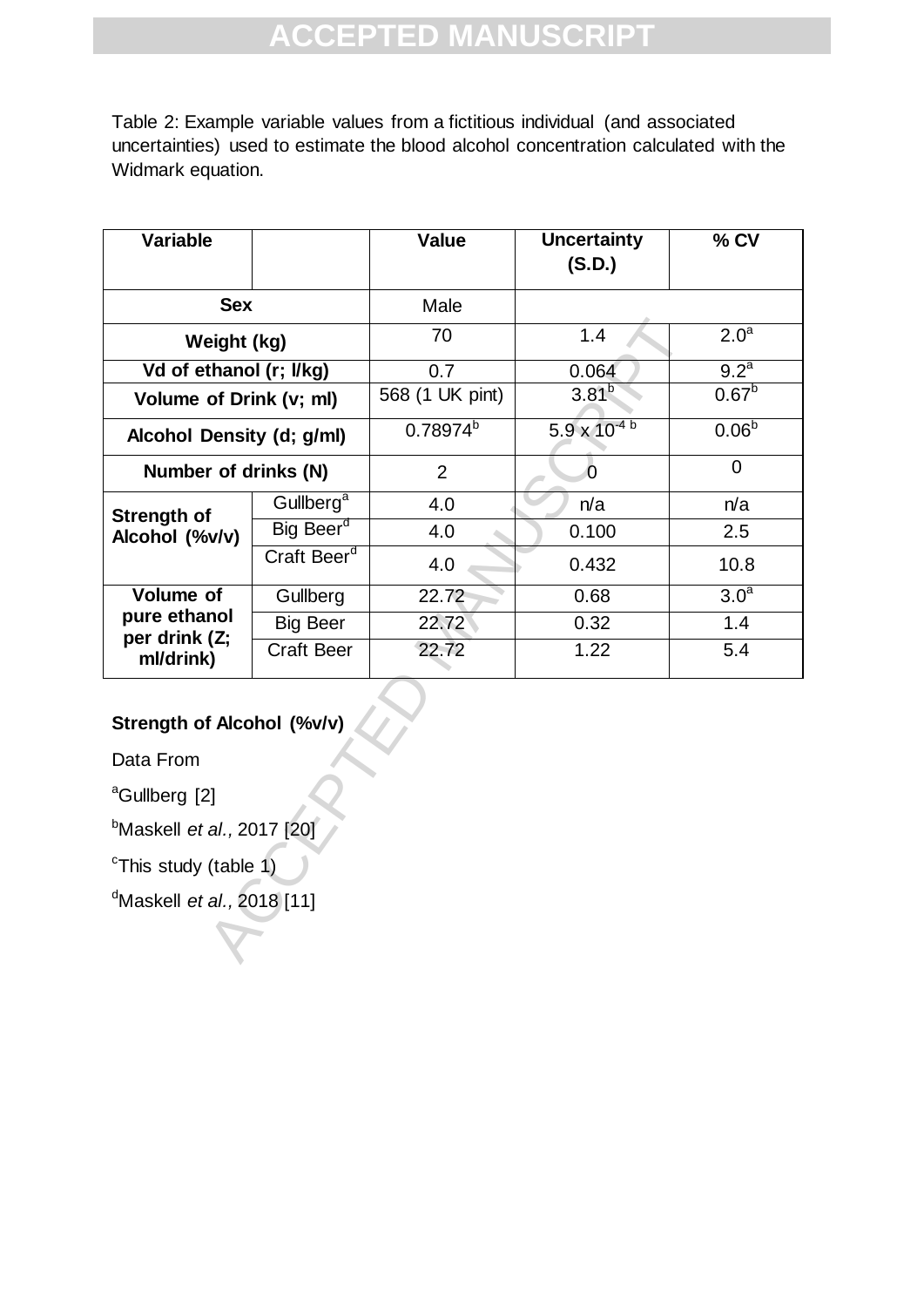Table 3: The proportion (as a percentage) that each variable of the Widmark equation contributes to estimating the uncertainty in  $C<sub>o</sub>$  (the maximum theoretical BAC at the time the ethanol dose was administered) based on data from Tables 2.

| Volume of Ethanol per drink %CV                   | <b>Gullberg</b><br>(3%) | <b>Big beer</b><br>(1.4%) | <b>Craft Beer</b><br>(5.4%) |
|---------------------------------------------------|-------------------------|---------------------------|-----------------------------|
| Volume of pure ethanol per drink<br>(Z; ml/drink) | 9.1                     | 2.2                       | 24.5                        |
| Alcohol Density (d; g/ml)                         | 0.0                     | 0.0                       | 0.0                         |
| Volume of distribution of ethanol                 | 86.8                    | 93.4                      | 72.1                        |
| (r; I/kg)                                         |                         |                           |                             |
| Weight (kg)                                       | 4.1                     | 4.4                       | 3.4                         |
|                                                   |                         |                           |                             |
| Calculated C <sub>o</sub> (mg/100ml)              | 73                      | 73                        | 73                          |
| <b>SD</b>                                         |                         |                           | 8                           |
| %CV                                               | 9.6%                    | 9.6%                      | 10.9%                       |

-GEDRALD MANUSCRIPT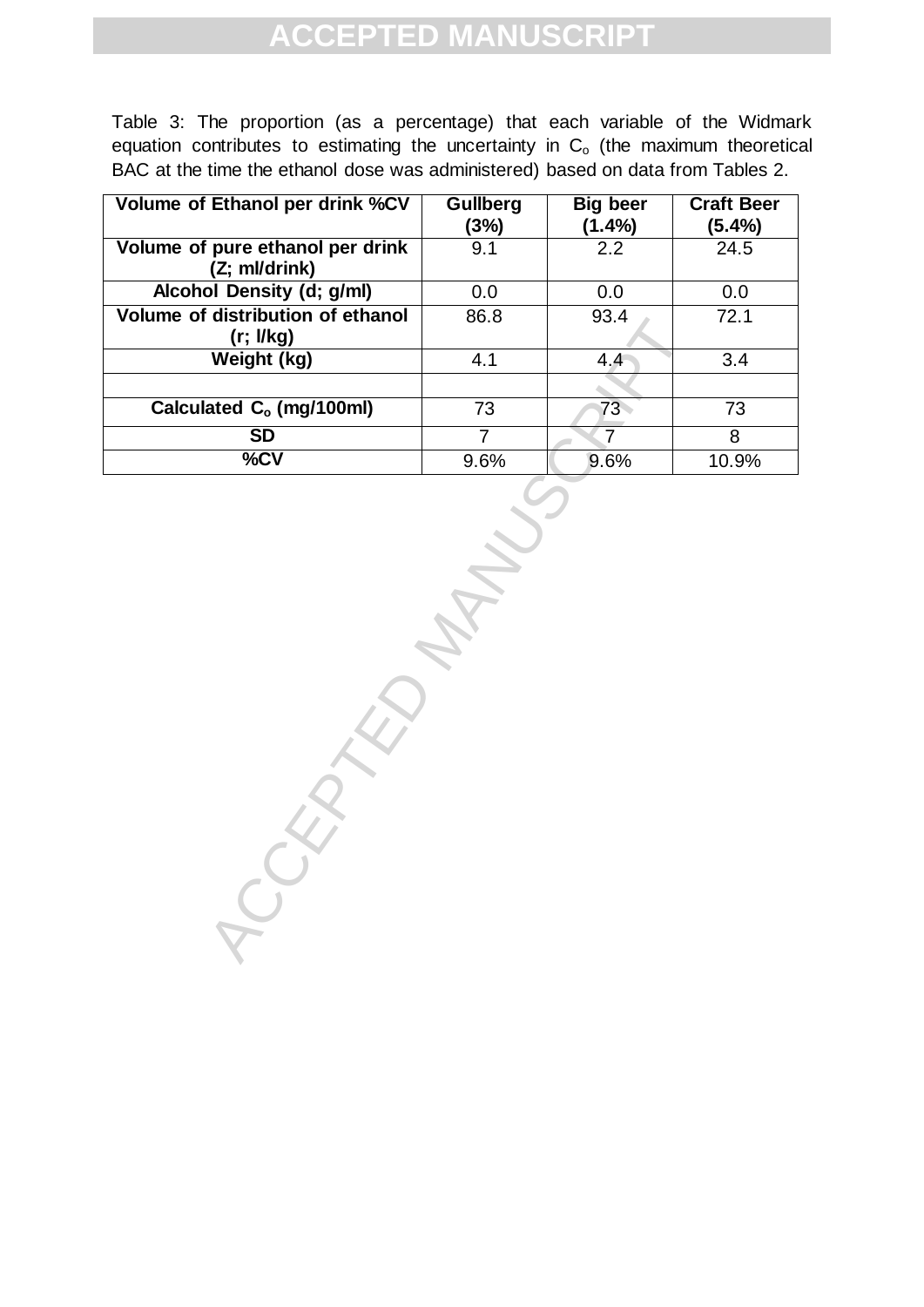### **Acknowledgements**

The authors would like to thank Chris Smyth and Kimberley Bennett for helping source some of the beers used in this study.

**1CCEPTED MANUSCRIPT**